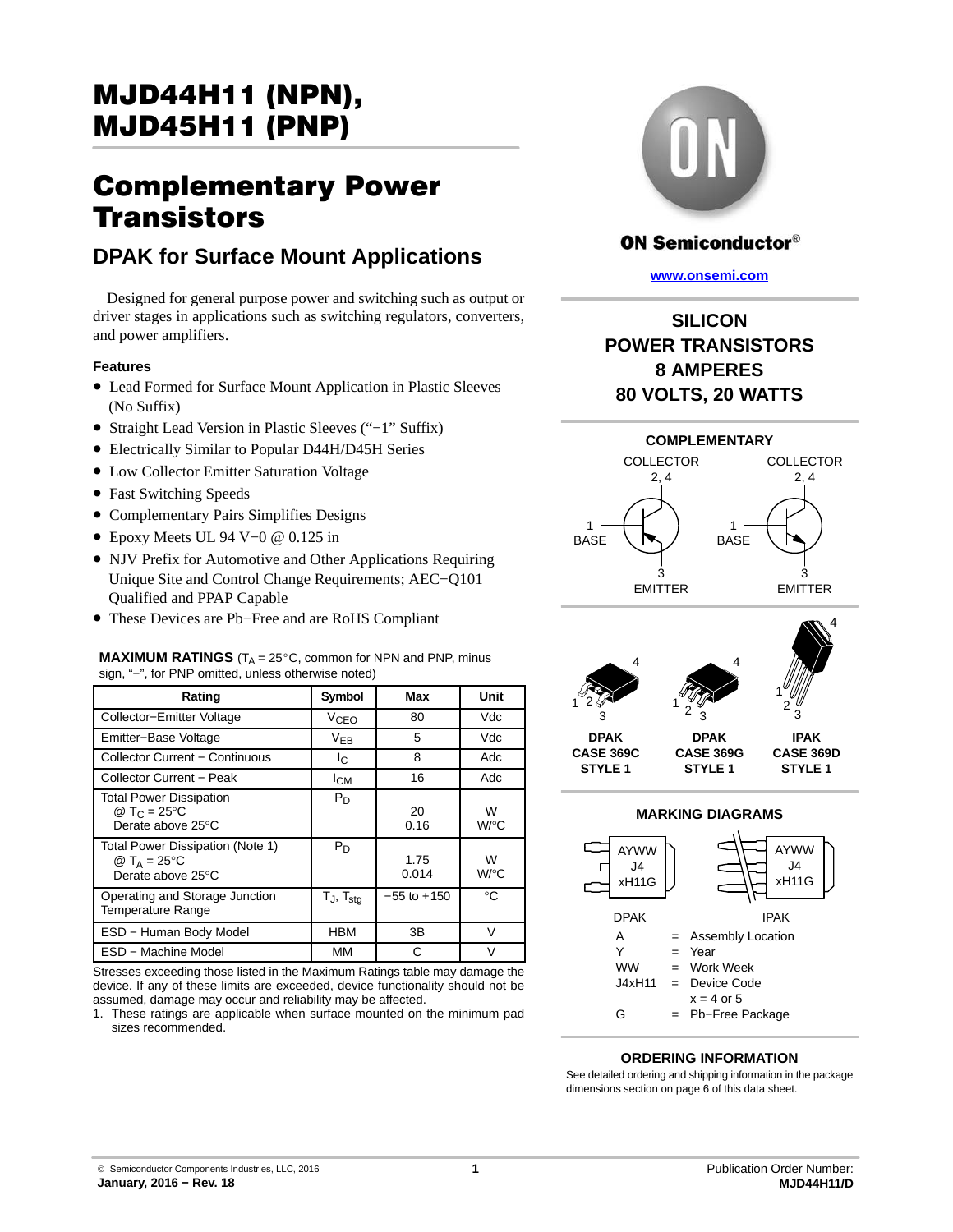### **THERMAL CHARACTERISTICS**

| <b>Characteristic</b>                            | <b>Symbol</b>   | Max  | Unit               |
|--------------------------------------------------|-----------------|------|--------------------|
| Thermal Resistance, Junction-to-Case             | $R_{\theta,IC}$ | 6.25 | °C⁄W               |
| Thermal Resistance, Junction-to-Ambient (Note 2) | $R_{\theta$ JA  | 71.4 | $\rm ^{\circ}$ C/W |
| Lead Temperature for Soldering                   |                 | 260  | $\circ$            |

2. These ratings are applicable when surface mounted on the minimum pad sizes recommended.

# **ELECTRICAL CHARACTERISTICS**<br>(T<sub>A</sub> = 25°C, common for NPN and PNP, m

C, common for NPN and PNP, minus sign, "−", for PNP omitted, unless otherwise noted)

| Characteristic                                                                                                     | Symbol             | Min                      | <b>Typ</b> | <b>Max</b>               | <b>Unit</b> |
|--------------------------------------------------------------------------------------------------------------------|--------------------|--------------------------|------------|--------------------------|-------------|
| OFF CHARACTERISTICS                                                                                                |                    |                          |            |                          |             |
| Collector-Emitter Sustaining Voltage<br>$(I_C = 30 \text{ mA}, I_B = 0)$                                           | $V_{CEO(sus)}$     | 80                       |            | $\overline{\phantom{0}}$ | Vdc         |
| <b>Collector Cutoff Current</b><br>$(V_{CE}$ = Rated $V_{CEO}$ , $V_{BE}$ = 0)                                     | $lc$ <sub>ES</sub> | $\overline{\phantom{0}}$ |            | 1.0                      | μA          |
| <b>Emitter Cutoff Current</b><br>$(V_{EB} = 5$ Vdc)                                                                | <b>IEBO</b>        |                          |            | 1.0                      | μA          |
| <b>ON CHARACTERISTICS</b>                                                                                          |                    |                          |            |                          |             |
| Collector-Emitter Saturation Voltage<br>$(I_C = 8$ Adc, $I_B = 0.4$ Adc)                                           | $V_{CE(sat)}$      | $\equiv$                 |            | $\mathbf{1}$             | Vdc         |
| Base-Emitter Saturation Voltage<br>$(I_C = 8$ Adc, $I_B = 0.8$ Adc)                                                | $V_{BE(sat)}$      |                          |            | 1.5                      | Vdc         |
| <b>DC Current Gain</b><br>$(V_{CE} = 1$ Vdc, $I_C = 2$ Adc)<br>$(V_{CE} = 1$ Vdc, $I_C = 4$ Adc)                   | $h_{FE}$           | 60<br>40                 | $\equiv$   | $\overline{\phantom{a}}$ |             |
| <b>DYNAMIC CHARACTERISTICS</b>                                                                                     |                    |                          |            |                          |             |
| <b>Collector Capacitance</b><br>$(V_{CB} = 10$ Vdc, $f_{test} = 1$ Mhz)<br><b>MJD44H11</b><br>MJD45H11             | $C_{cb}$           |                          | 45<br>130  |                          | pF          |
| Gain Bandwidth Product<br>$(I_C = 0.5$ Adc, $V_{CE} = 10$ Vdc, $f = 20$ Mhz)<br><b>MJD44H11</b><br><b>MJD45H11</b> | $f_T$              |                          | 85<br>90   |                          | <b>MHz</b>  |
| <b>SWITCHING TIMES</b>                                                                                             |                    |                          |            |                          |             |
| Delay and Rise Times<br>$(I_C = 5$ Adc, $I_{B1} = 0.5$ Adc)<br><b>MJD44H11</b><br>MJD45H11                         | $t_d + t_r$        |                          | 300<br>135 | $\overline{a}$           | ns          |
| Storage Time<br>$(I_C = 5$ Adc, $I_{B1} = I_{B2} = 0.5$ Adc)<br>MJD44H11<br>MJD45H11                               | $t_{\rm s}$        | $\overline{\phantom{0}}$ | 500<br>500 | $\equiv$                 | ns          |
| Fall Time<br>$(I_C = 5$ Adc, $I_{B1} = I_{B2} = 0.5$ Adc)<br>MJD44H11<br><b>MJD45H11</b>                           | t <sub>f</sub>     |                          | 140<br>100 |                          | ns          |

Product parametric performance is indicated in the Electrical Characteristics for the listed test conditions, unless otherwise noted. Product performance may not be indicated by the Electrical Characteristics if operated under different conditions.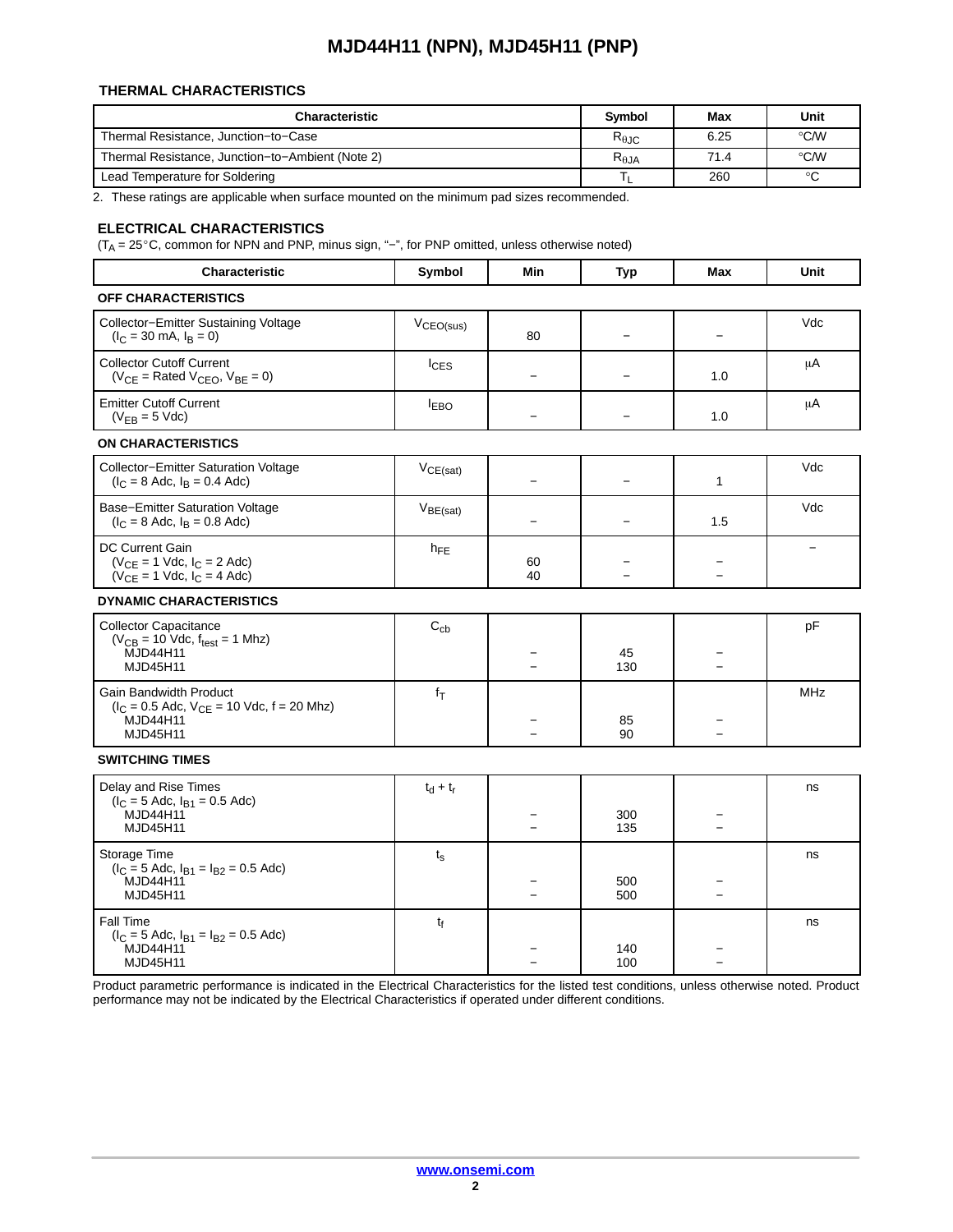

**Figure 1. Thermal Response**





There are two limitations on the power handling ability of a transistor: average junction temperature and second breakdown. Safe operating area curves indicate  $I_C - V_{CE}$ limits of the transistor that must be observed for reliable operation; i.e., the transistor must not be subjected to greater dissipation than the curves indicate. Example, they are almost<br>so ratio to the simulation of the data of Figure 2 is based on  $T_{J(pk)} = 150^{\circ}$ C; T<sub>C</sub> is

variable depending on conditions. Second breakdown pulse limits are valid for duty cycles to 10% provided  $T_{J(pk)} \le 150^{\circ}$ C.  $T_{J(pk)}$  may be calculated from the data in  $\leq 150^{\circ}$ C. T<sub>J(pk)</sub> may be calculated from the data in Figure 1. At high case temperatures, thermal limitations will reduce the power that can be handled to values less than the limitations imposed by second breakdown.

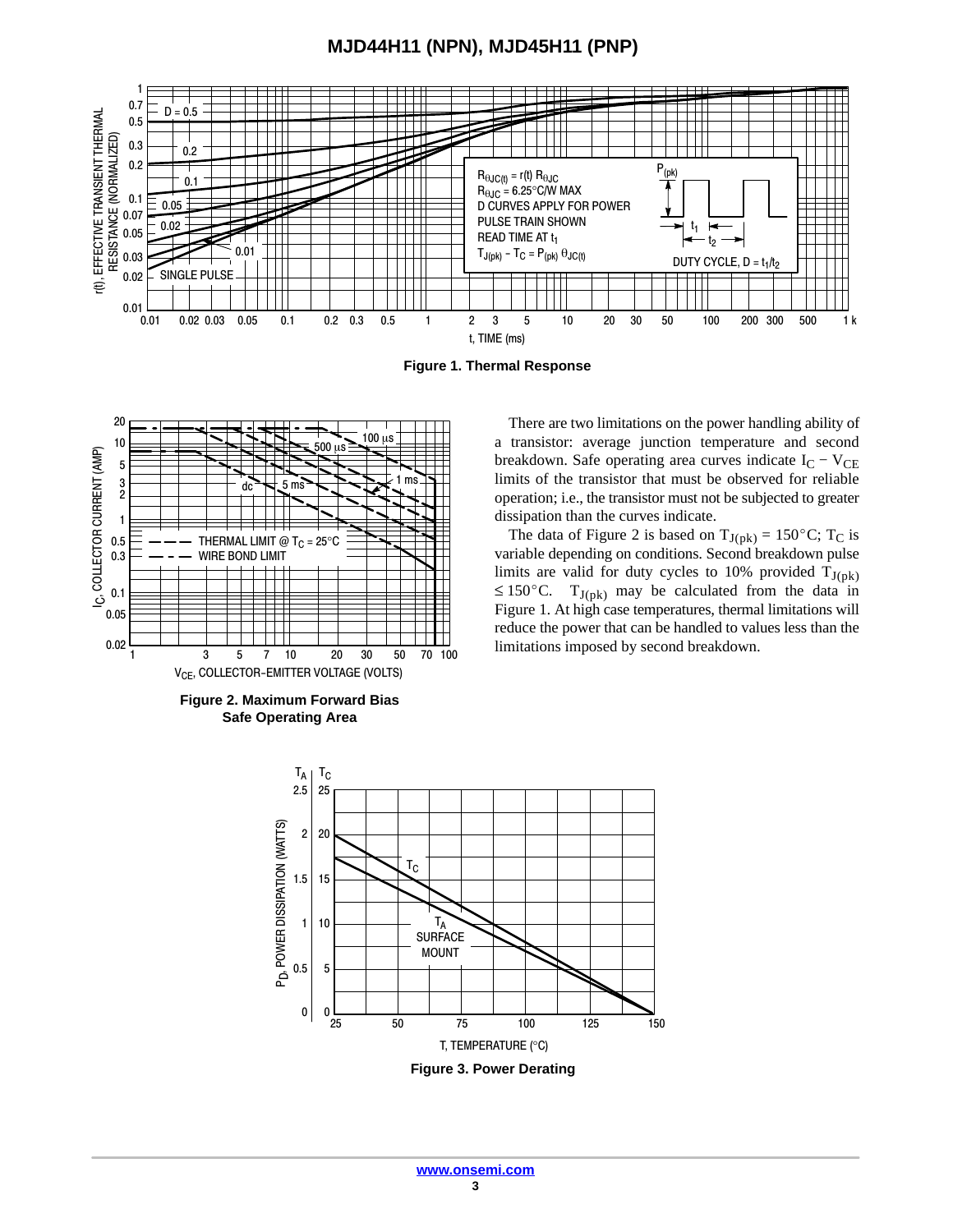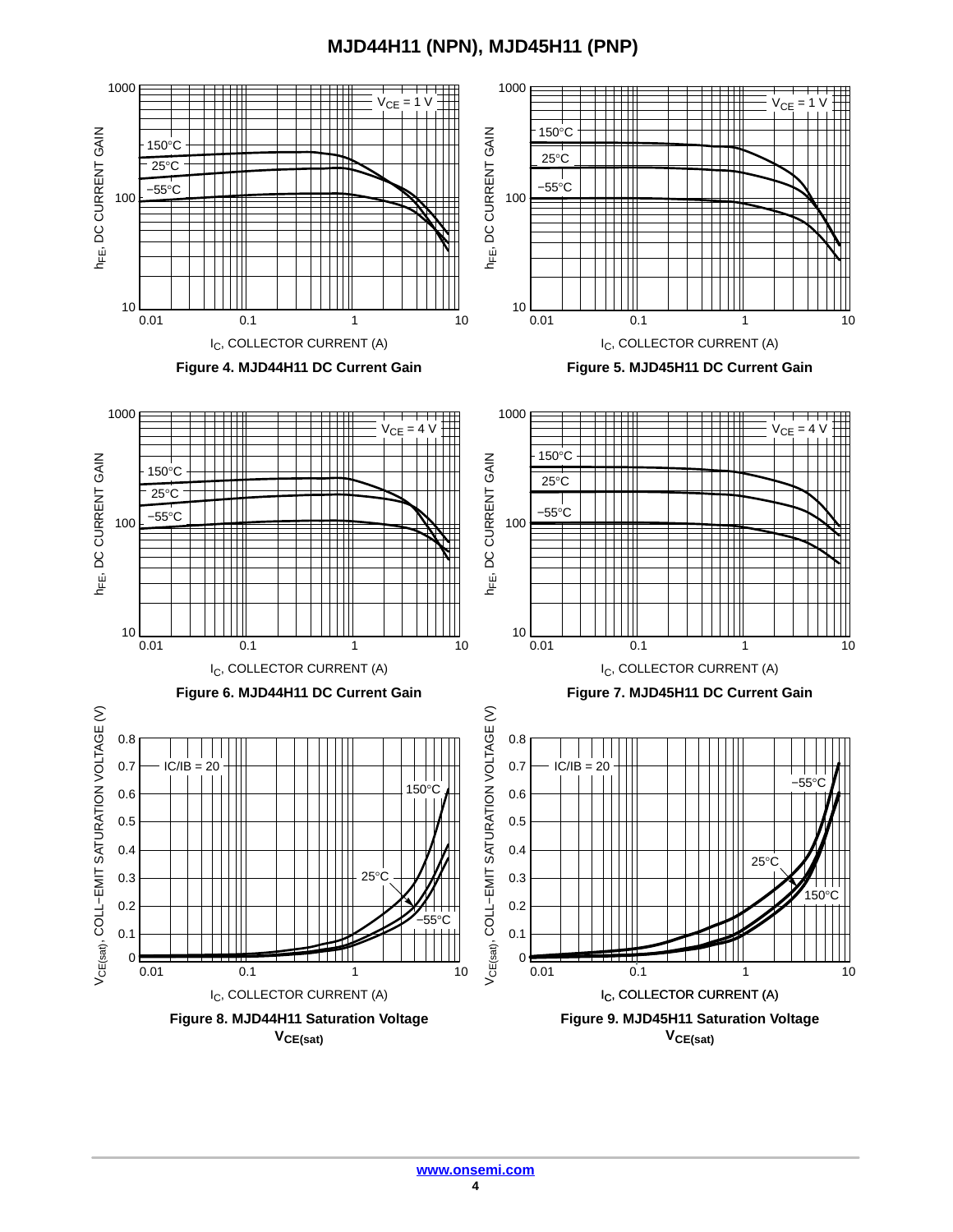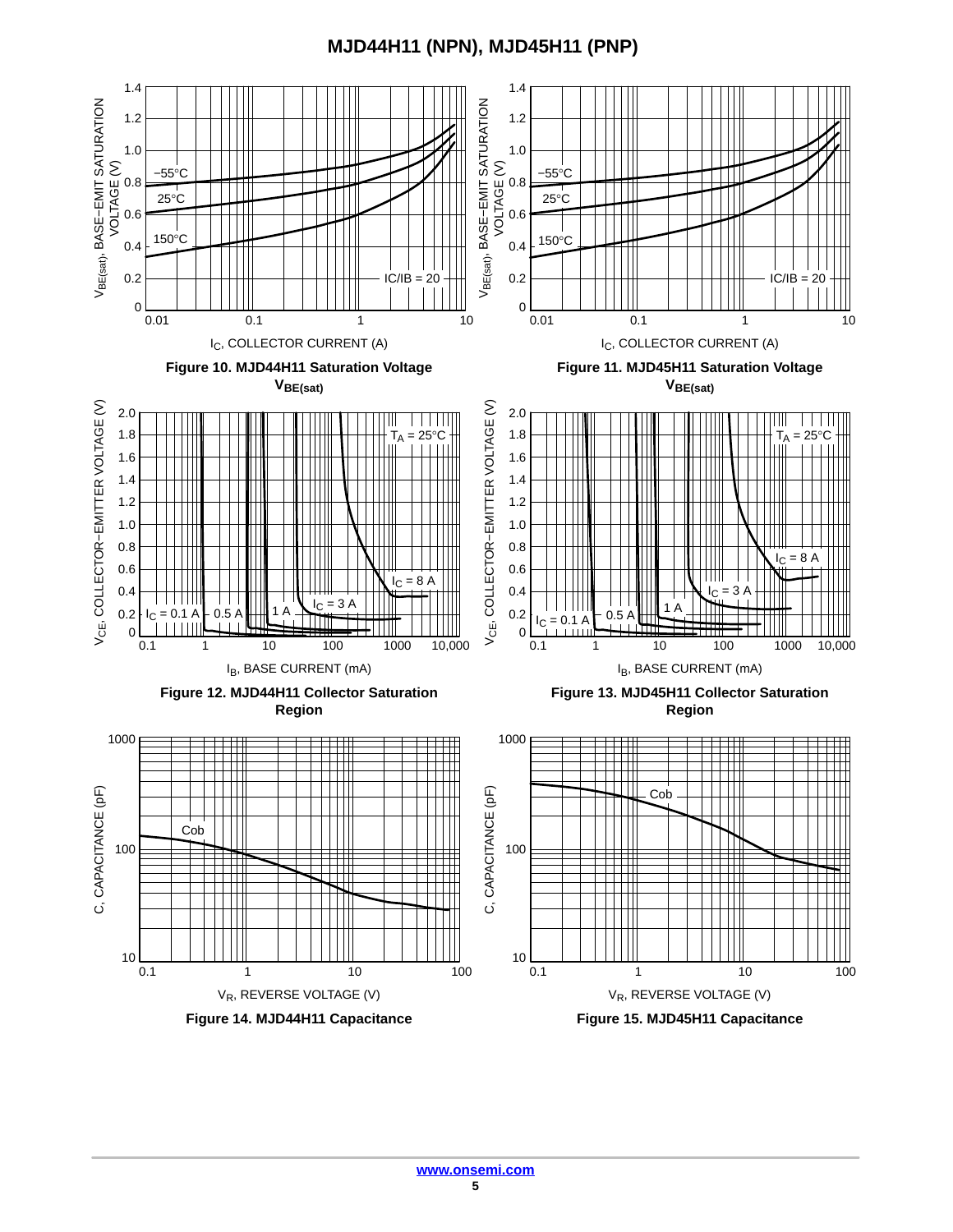<span id="page-5-0"></span>

**Figure 16. MJD44H11 Current−Gain−Bandwidth Product**

**Figure 17. MJD45H11 Current−Gain−Bandwidth Product**

#### **ORDERING INFORMATION**

| <b>Device</b>     | Package Type             | Package | Shipping <sup>†</sup> |
|-------------------|--------------------------|---------|-----------------------|
| <b>MJD44H11G</b>  | <b>DPAK</b><br>(Pb-Free) | 369C    | 75 Units / Rail       |
| NJVMJD44H11G      | <b>DPAK</b><br>(Pb-Free) | 369C    | 75 Units / Rail       |
| MJD44H11-1G       | DPAK-3<br>(Pb-Free)      | 369D    | 75 Units / Rail       |
| MJD44H11RLG       | <b>DPAK</b><br>(Pb-Free) | 369C    | 1,800 / Tape & Reel   |
| NJVMJD44H11RLG*   | <b>DPAK</b><br>(Pb-Free) | 369C    | 1,800 / Tape & Reel   |
| MJD44H11T4G       | <b>DPAK</b><br>(Pb-Free) | 369C    | 2,500 / Tape & Reel   |
| NJVMJD44H11T4G*   | <b>DPAK</b><br>(Pb-Free) | 369C    | 2,500 / Tape & Reel   |
| MJD44H11T5G       | <b>DPAK</b><br>(Pb-Free) | 369C    | 2,500 / Tape & Reel   |
| <b>MJD45H11G</b>  | <b>DPAK</b><br>(Pb-Free) | 369C    | 75 Units / Rail       |
| NJVMJD45H11G*     | <b>DPAK</b><br>(Pb-Free) | 369C    | 75 Units / Rail       |
| MJD45H11-1G       | DPAK-3<br>(Pb-Free)      | 369D    | 75 Units / Rail       |
| MJD45H11RLG       | <b>DPAK</b><br>(Pb-Free) | 369C    | 1,800 / Tape & Reel   |
| NJVMJD45H11RLG*   | <b>DPAK</b><br>(Pb-Free) | 369C    | 1,800 / Tape & Reel   |
| MJD45H11T4G       | <b>DPAK</b><br>(Pb-Free) | 369C    | 2,500 / Tape & Reel   |
| NJVMJD45H11T4G*   | <b>DPAK</b><br>(Pb-Free) | 369C    | 2,500 / Tape & Reel   |
| NJVMJD44H11D3T4G* | <b>DPAK</b><br>(Pb-Free) | 369G    | 2,500 / Tape & Reel   |
| NJVMJD45H11D3T4G* | <b>DPAK</b><br>(Pb-Free) | 369G    | 2,500 / Tape & Reel   |

†For information on tape and reel specifications, including part orientation and tape sizes, please refer to our Tape and Reel Packaging Specifications Brochure, BRD8011/D.

\*NJV Prefix for Automotive and Other Applications Requiring Unique Site and Control Change Requirements; AEC−Q101 Qualified and PPAP Capable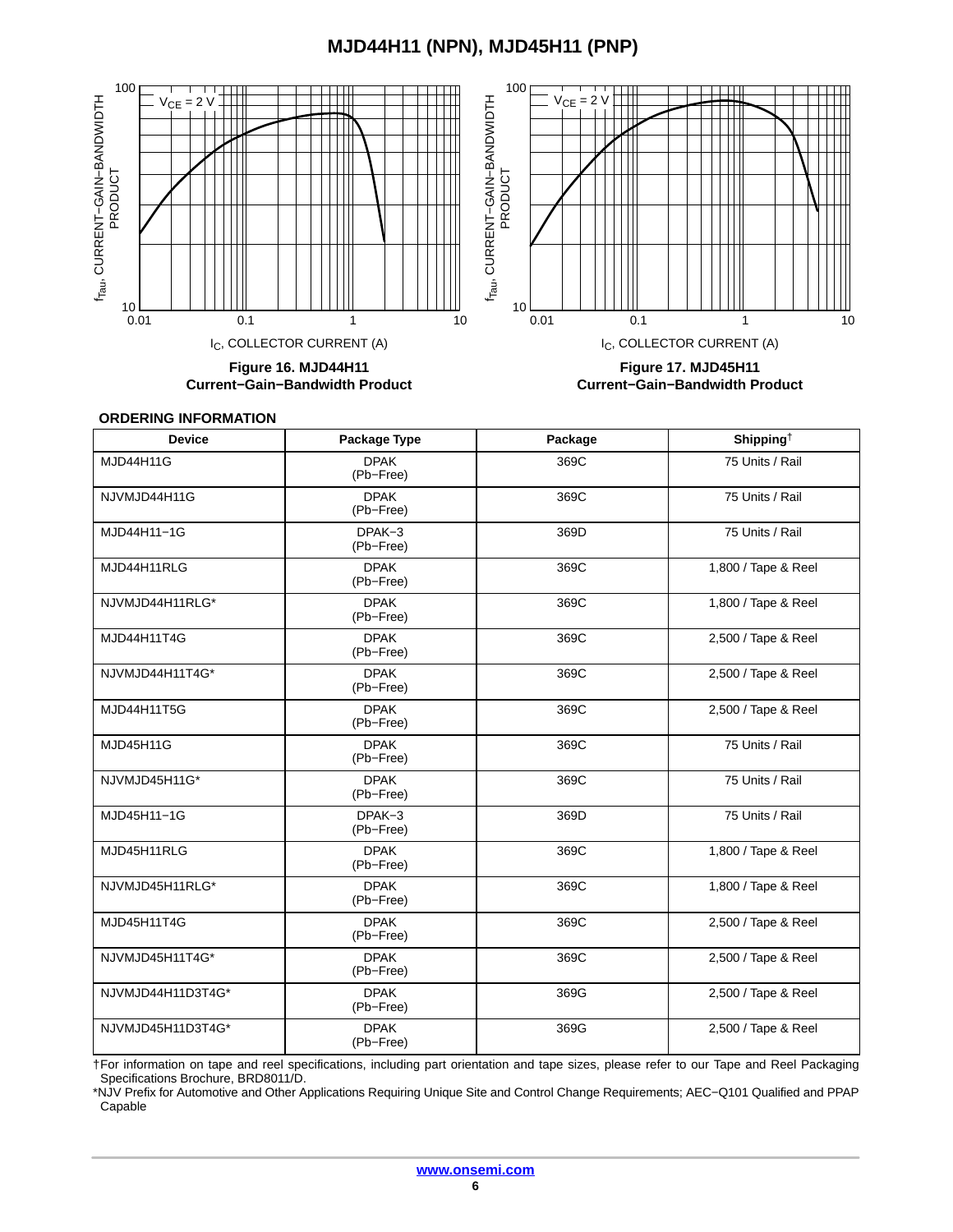### **PACKAGE DIMENSIONS**



- 1. DIMENSIONING AND TOLERANCING PER ASME Y14.5M, 1994.
	-
	- 2. CONTROLLING DIMENSION: INCHES. 3. THERMAL PAD CONTOUR OPTIONAL WITHIN DI-MENSIONS b3, L3 and Z.
	- 4. DIMENSIONS D AND E DO NOT INCLUDE MOLD FLASH, PROTRUSIONS, OR BURRS. MOLD FLASH, PROTRUSIONS, OR GATE BURRS SHALL NOT EXCEED 0.006 INCHES PER SIDE.
	- 5. DIMENSIONS D AND E ARE DETERMINED AT THE OUTERMOST EXTREMES OF THE PLASTIC BODY.
- 6. DATUMS A AND B ARE DETERMINED AT DATUM.<br>PLANE H.

|                | <b>INCHES</b> |       |          | <b>MILLIMETERS</b> |
|----------------|---------------|-------|----------|--------------------|
| DIM            | MIN           | MAX   | MIN      | MAX                |
| A              | 0.086         | 0.094 | 2.18     | 2.38               |
| A1             | 0.000         | 0.005 | 0.00     | 0.13               |
| b              | 0.025         | 0.035 | 0.63     | 0.89               |
| b <sub>2</sub> | 0.030         | 0.045 | 0.76     | 1.14               |
| b3             | 0.180         | 0.215 | 4.57     | 5.46               |
| c              | 0.018         | 0.024 | 0.46     | 0.61               |
| c2             | 0.018         | 0.024 | 0.46     | 0.61               |
| D              | 0.235         | 0.245 | 5.97     | 6.22               |
| E              | 0.250         | 0.265 | 6.35     | 6.73               |
| e              | 0.090 BSC     |       | 2.29 BSC |                    |
| н              | 0.370         | 0.410 | 9.40     | 10.41              |
|                | 0.055         | 0.070 | 1.40     | 1.78               |
| L1             | 0.108 REF     |       | 2.74 REF |                    |
| L <sub>2</sub> | 0.020 BSC     |       | 0.51 BSC |                    |
| L3             | 0.035         | 0.050 | 0.89     | 1.27               |
| L4             |               | 0.040 |          | 1.01               |
| Z              | 0.155         |       | 3.93     |                    |

#### **SOLDERING FOOTPRINT\***



\*For additional information on our Pb−Free strategy and soldering details, please download the ON Semiconductor Soldering and Mounting Techniques Reference Manual, SOLDERRM/D.